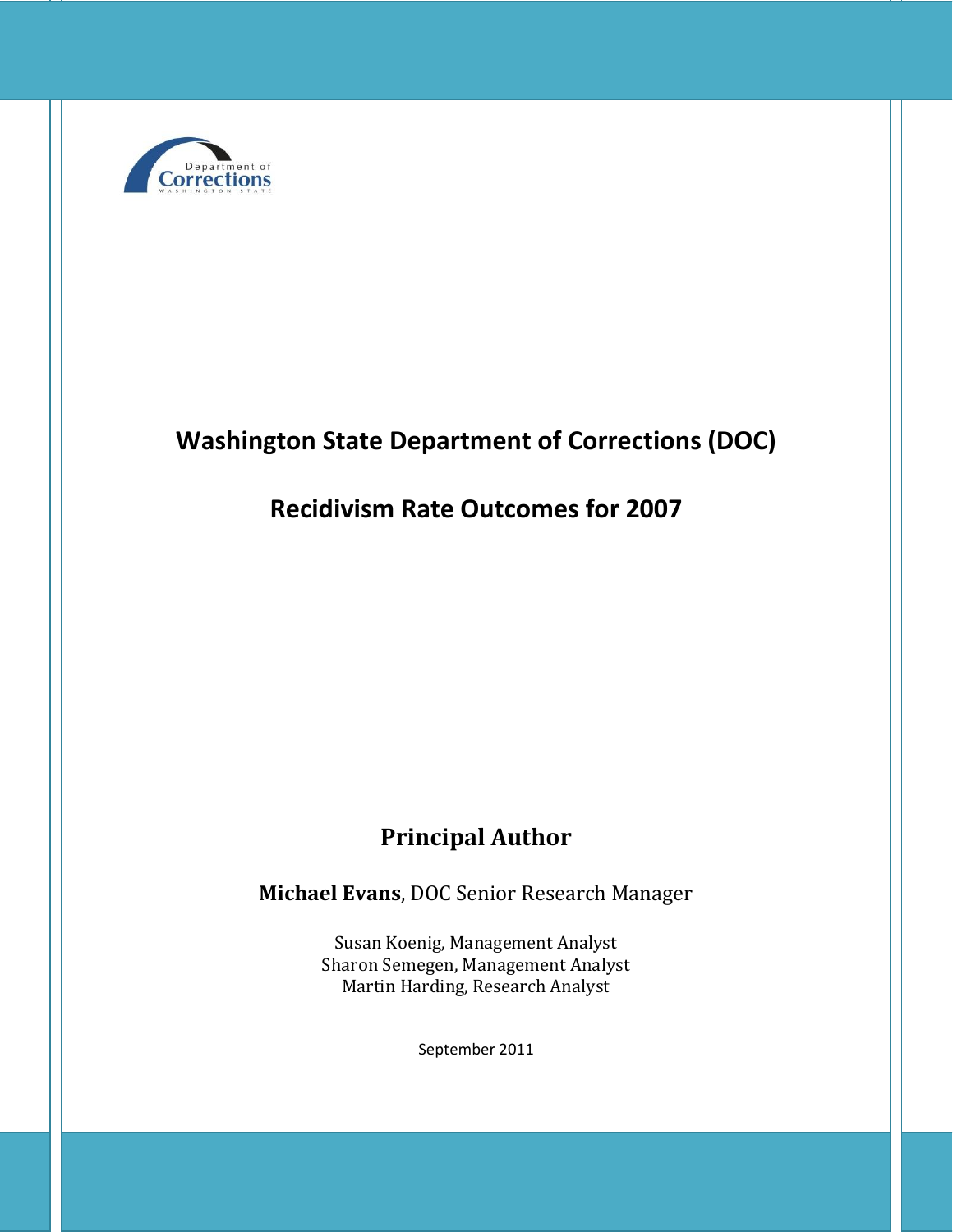## **Abstract**

The overall average DOC recidivism rate for offenders released in 2007 and returning to prison within three years continues to drop, down to 28.7 percent, from 31.2 percent of those offenders released in 2006 (See Figure 1) and from a high of 35.0 percent in 2003. Of the 8,319 offenders released in 2007, 86.3 percent were male, while 13.7 percent were female. The recidivism rate for males was 30.2 percent compared to 19.4 percent among women. The largest percentage of the offenders released in 2007 were in prison for violent offenses (36.2%), yet property crimes account for the highest recidivism rate (40.1%). This article is a follow-up to last year's article, "Recidivism Revisited." <http://www.doc.wa.gov/aboutdoc/measuresstatistics/docs/Recidivism%20Revisited.pdf>

For the purposes of this article recidivism is defined as "…*any felony offense committed by an offender within 36-months of being at-risk in the community which results in a Washington State conviction."*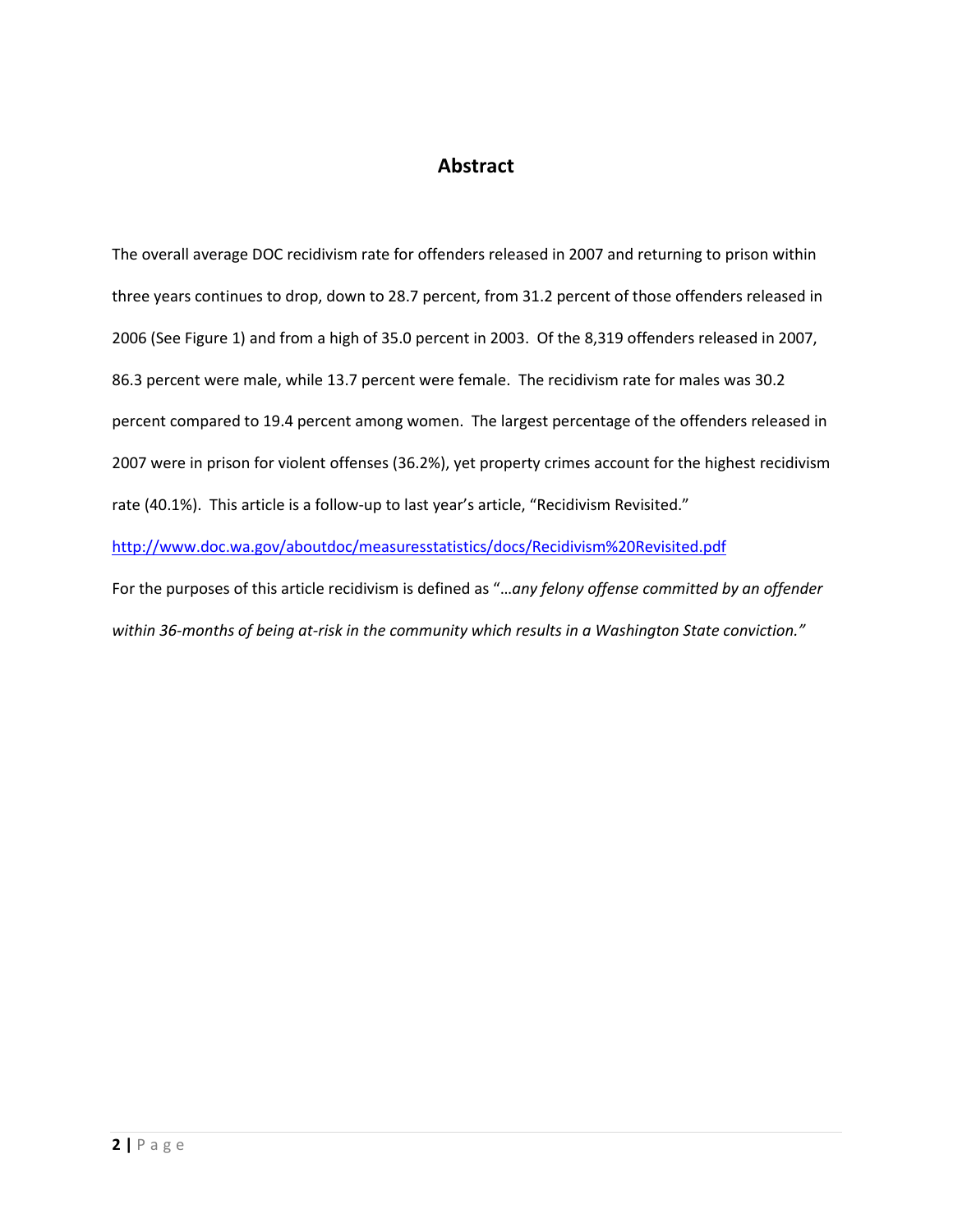### **Washington State Department of Corrections (DOC) Recidivism Rate (Percent) Outcomes for All**

### **Offenses by Calendar Year**

The overall average DOC recidivism rate for offenders released in 2007 and returning to prison within three years continues to drop, down to 28.7 percent from 31.2 percent of those offenders released in



2006 and from a high of 35.0 percent in 2003 (See Figure 1 and Table 1).

### **Table 1: Washington State Recidivism Rates for All Offenses (Percent)**

|                           | <b>Released from Prison in Calendar Year</b> |       |       |       |       |       |       |       |       |       |       |       |       |       |       |       |       |
|---------------------------|----------------------------------------------|-------|-------|-------|-------|-------|-------|-------|-------|-------|-------|-------|-------|-------|-------|-------|-------|
| <b>Year Since Release</b> | 1991                                         | 1992  | 1993  | 1994  | 1995  | 1996  | 1997  | 1998  | 1999  | 2000  | 2001  | 2002  | 2003  | 2004  | 2005  | 2006  | 2007  |
| Year <sub>3</sub>         | 5.1%                                         | 5.8%  | 5.7%  | 6.0%  | 6.0%  | 5.9%  | 6.4%  | 6.2%  | 6.9%  | 6.8%  | 7.2%  | 7.4%  | 7.8%  | 7.9%  | 7.4%  | 7.3%  | 7.4%  |
| Year <sub>2</sub>         | 8.8%                                         | 9.0%  | 9.4%  | 8.5%  | 8.8%  | 10.2% | 9.1%  | 10.3% | 11.2% | 11.8% | 13.7% | 13.3% | 13.3% | 13.4% | 13.0% | 12.3% | 11.2% |
| Year 1                    | 10.2%                                        | 8.6%  | 8.4%  | 8.5%  | 9.0%  | 9.6%  | 9.4%  | 8.9%  | 9.6%  | 10.7% | 12.2% | 13.5% | 13.7% | 13.1% | 11.7% | 11.5% | 10.1% |
| <b>Total</b>              | 24.1%                                        | 23.4% | 23.5% | 23.0% | 23.8% | 25.7% | 24.9% | 25.4% | 27.7% | 29.3% | 33.1% | 34.2% | 34.8% | 34.4% | 32.1% | 31.1% | 28.7% |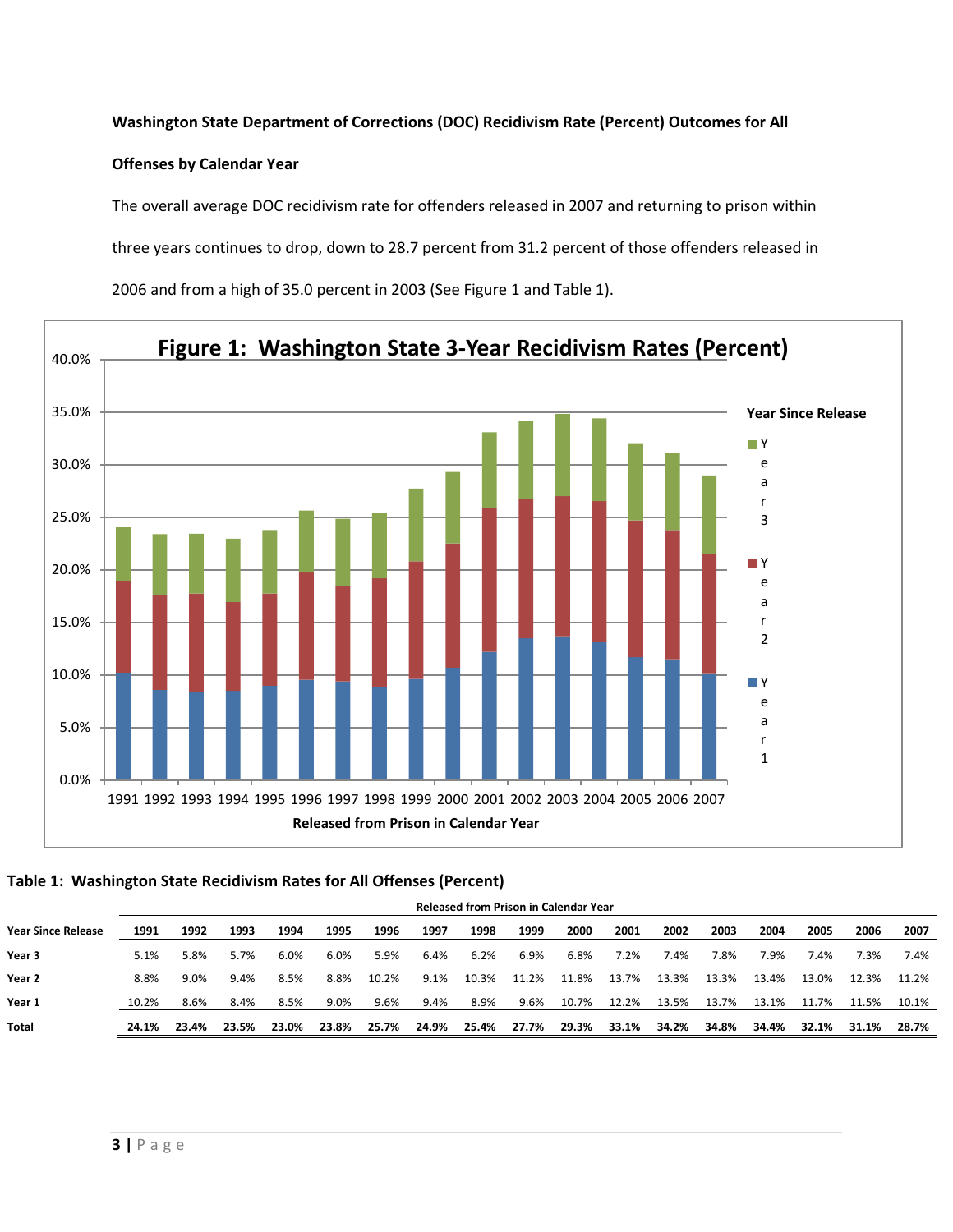We plan to annually update the recidivism rates from tables presented in last year's article, as well as include new data covering recidivism rates by offender demographics and characteristics. Explaining a fluctuation in the overall average recidivism rates over time is problematic as changes occur in laws and policies related to prisons and in community supervision that can lead to misleading interpretation. Breaking out the distribution of offenders by demographics, risk level and programs allows DOC to make better comparisons of recidivism, rather than looking at an overall average. Overall recidivism rates are affected by the number of releases. Rates would artificially decrease if we incarcerated and supervised more low-risk offenders, but that would not necessarily increase public safety or be a wise use of scarce resources.

## **Comparison of Demographics and Characteristics of Washington State DOC Offenders at Release and Recidivism Rates for 2007 (Gender, Age & Race/Ethnicity)**

Of the 8,319 offenders released in 2007, 86.3 percent were male, while 13.7 percent were female. The recidivism rate for males was 30.2 percent compared to 19.4 percent among women. Age also had a substantial impact on recidivism rates (See Table1), where younger offenders recidivated more than older offenders. The age distribution of released offenders' shows the majority of them are younger, and as the age distribution changes over time it will affect the overall recidivism rate. Caucasians make up the largest segment of the general population released (63.6%), yet 28.9 percent recidivated compared to 34.7 percent of American Indians (See Table 1); Hispanics recidivated at the lowest rate of 19 percent. Those offenders who were released with a sentence of less than two years recidivated at 30 percent, and those with a sentence of over five years recidivated at lower rates.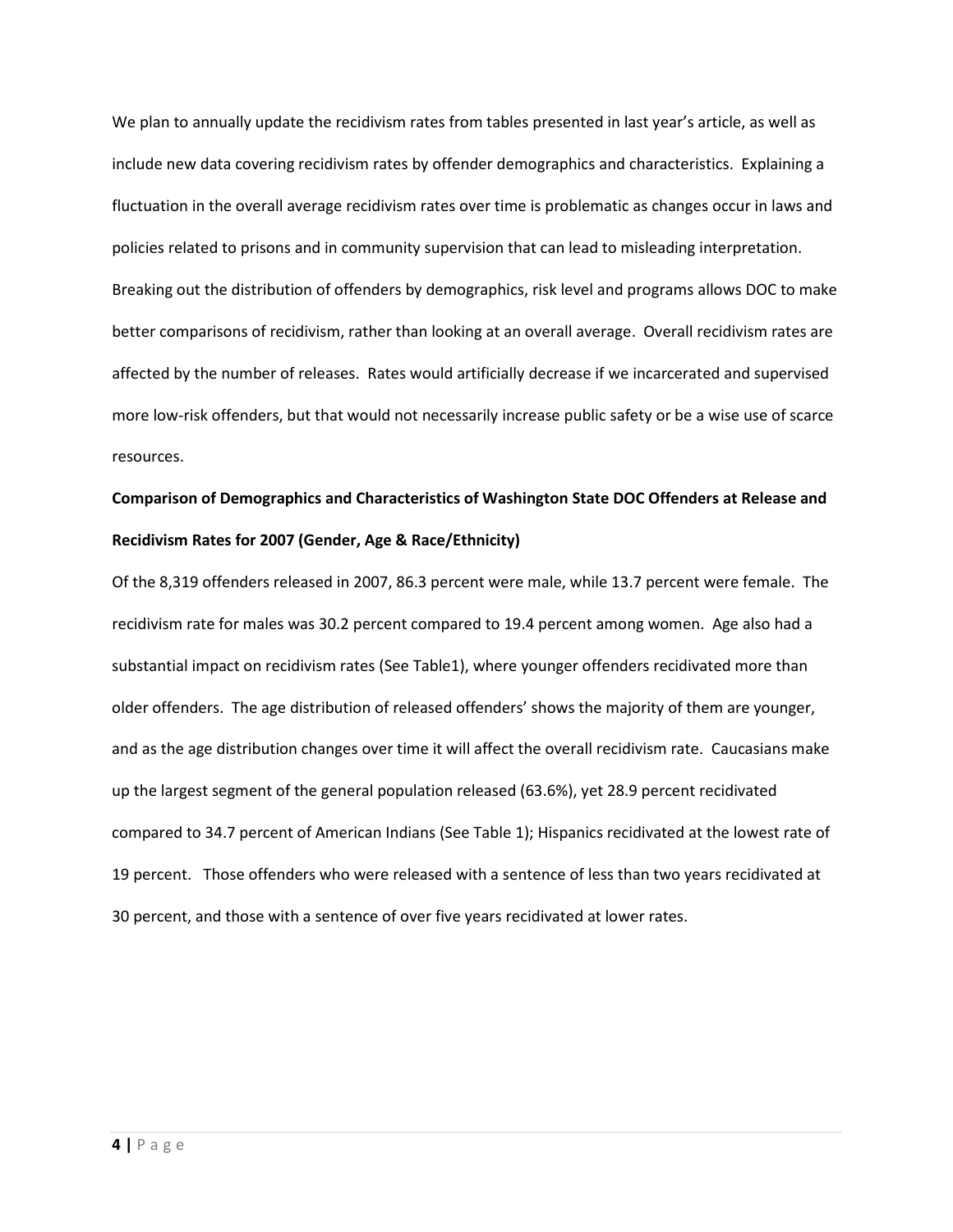|                           |                            |               | Offenders Released in 2007 * |               | <b>Offenders Recidivating</b> |
|---------------------------|----------------------------|---------------|------------------------------|---------------|-------------------------------|
|                           |                            |               | Percent                      |               | Percent                       |
|                           |                            | <b>Number</b> | by Breakout                  | <b>Number</b> | Recidivating                  |
| Total                     |                            | 8,319         | 100%                         | 2,387         | 28.7%                         |
| Gender                    |                            |               |                              |               |                               |
|                           | Female                     | 1,136         | 13.7%                        | 221           | 19.4%                         |
|                           | Male                       | 7,183         | 86.3%                        | 2,166         | 30.2%                         |
| <b>Race/Ethnicity</b>     |                            |               |                              |               |                               |
|                           | White                      | 5,289         | 63.6%                        | 1,529         | 28.9%                         |
|                           | <b>Black</b>               | 1,551         | 18.6%                        | 510           | 32.9%                         |
|                           | <b>Hispanic</b>            | 924           | 11.1%                        | 175           | 19.0%                         |
|                           | American Indian            | 324           | 3.9%                         | 113           | 34.8%                         |
|                           | Asian/Pacific Islander     | 204           | 2.5%                         | 56            | 27.4%                         |
|                           | Other/Unknown              | 27            | 0.3%                         | 4             | 14.8%                         |
| Age                       |                            |               |                              |               |                               |
|                           | 19 and Under               | 117           | 1.4%                         | 41            | 35.1%                         |
|                           | $20 - 24$                  | 1,370         | 16.5%                        | 464           | 33.8%                         |
|                           | 25-29                      | 1,563         | 18.8%                        | 486           | 31.1%                         |
|                           | 30-34                      | 1,291         | 15.5%                        | 392           | 30.3%                         |
|                           | 35-39                      | 1,334         | 16.0%                        | 413           | 30.9%                         |
|                           | 40-44                      | 1,164         | 14.0%                        | 311           | 26.7%                         |
|                           | 45-49                      | 772           | 9.3%                         | 186           | 24.0%                         |
|                           | 50-54                      | 423           | 5.1%                         | 72            | 17.1%                         |
|                           | 55 and Up                  | 285           | 3.4%                         | 22            | 7.9%                          |
| <b>Length of Sentence</b> |                            |               |                              |               |                               |
|                           | <b>Less Than Two Years</b> | 6,402         | 77.0%                        | 1,921         | 30.0%                         |
|                           | <b>Two to Five Years</b>   | 1,357         | 16.3%                        | 398           | 29.3%                         |
|                           | <b>Five to Ten Years</b>   | 411           | 4.9%                         | 57            | 13.8%                         |
|                           | <b>Over Ten Years</b>      | 149           | 1.8%                         | 13            | 8.4%                          |

### **Table 1: Offender Demographic Characteristics by Release and Recidivism 2007**

#### **\*Characteristics of offenders released in Calendar Year 2007.**

#### **Washington State DOC Risk Classification Level for Offenders Released in 2007 and Recidivism Rates**

The risk classification level is a tool to predict an offender's probability to recidivate. As expected, high violent offender's recidivate at 35.0 percent while high non-violent offender's recidivate at 30.7 percent which is much higher than low risk offenders (15.8%; see Table 2). These recidivism rates for risk are comparable to numbers reported in the recidivism risk study by WSIPP:

[http://www.wsipp.wa.gov/rptfiles/11-01-1201.pdf.](http://www.wsipp.wa.gov/rptfiles/11-01-1201.pdf) DOC recidivism rates do not currently include jail

data; hence recidivism rates are actually higher than those presented when jail incarceration is included.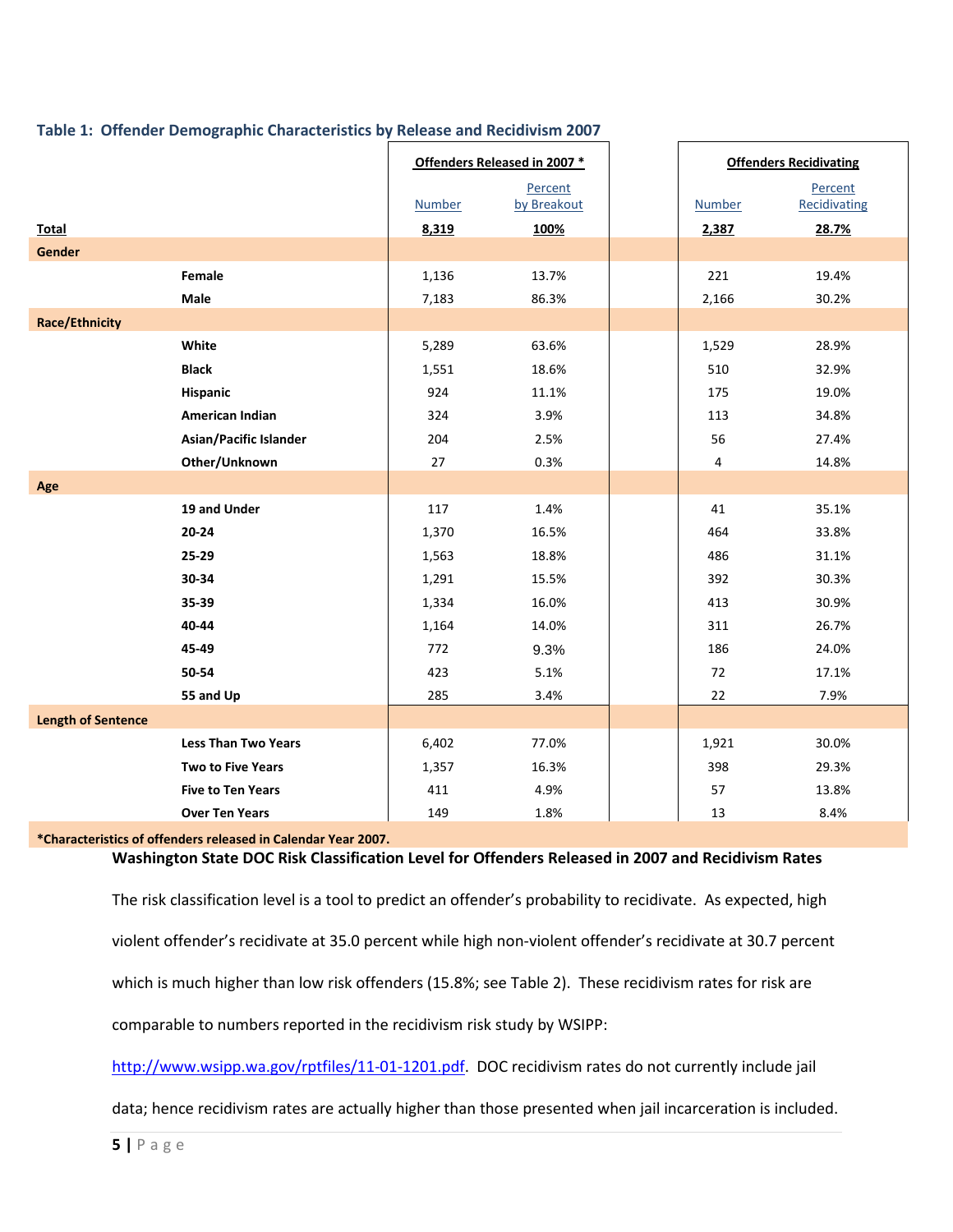One problem with risk classification, the change in recidivism over time is much different in these subpopulations compared to the overall recidivism rates. Those offenders released from incarceration for the first time have a much lower rate of recidivism than those offenders who are re-released with previous incarcerations (see Table 2).

|                                     |                         | Offenders Released in 2007*<br><b>Offenders Recidivating</b> |             |  |                |              |
|-------------------------------------|-------------------------|--------------------------------------------------------------|-------------|--|----------------|--------------|
|                                     |                         |                                                              | Percent     |  |                | Percent      |
|                                     |                         | <b>Number</b>                                                | by Breakout |  | <b>Number</b>  | Recidivating |
| Total                               |                         | 8,319                                                        | 100%        |  | 2,387          | 28.7%        |
| Offense Type**                      |                         |                                                              |             |  |                |              |
| <b>Violent Offense</b>              |                         | 3,011                                                        | 36.2%       |  | 693            | 23.0%        |
|                                     | <b>Murder</b>           | 61                                                           | 0.7%        |  | $\overline{2}$ | 3.3%         |
|                                     | <b>Manslaughter</b>     | 102                                                          | 1.2%        |  | 3              | 3.0%         |
|                                     | <b>Sex Crime</b>        | 618                                                          | 7.4%        |  | 73             | 11.7%        |
|                                     | <b>Robbery</b>          | 429                                                          | 5.2%        |  | 104            | 23.5%        |
|                                     | <b>Assault</b>          | 1801                                                         | 21.6%       |  | 511            | 27.9%        |
| Property                            |                         | 2,530                                                        | 30.4%       |  | 1,019          | 40.1%        |
| <b>Drug</b>                         |                         | 2,506                                                        | 30.1%       |  | 577            | 22.7%        |
| Other                               |                         | 272                                                          | 3.3%        |  | 98             | 35.6%        |
| <b>Risk Level Classification***</b> |                         |                                                              |             |  |                |              |
|                                     | <b>High Violent</b>     | 2,732                                                        | 32.8%       |  | 951            | 35.0%        |
|                                     | <b>High Non-Violent</b> | 2,451                                                        | 29.5%       |  | 751            | 30.7%        |
|                                     | Moderate                | 2,173                                                        | 26.1%       |  | 534            | 24.7%        |
|                                     | Lower                   | 963                                                          | 11.6%       |  | 151            | 15.8%        |
| <b>Release Type</b>                 |                         |                                                              |             |  |                |              |
|                                     | <b>First Admit</b>      | 4,144                                                        | 49.8%       |  | 813            | 19.6%        |
|                                     | <b>Re-Incarcerated</b>  | 4,175                                                        | 50.2%       |  | 1,574          | 37.7%        |

**Table 2: Offender Characteristics by Release and Recidivism 2007**

**\*Characteristics of offenders released in Calendar Year 2007.**

**\*\*Most serious offense of offenders released in Calendar Year 2007.**

**\*\*\*Risk level is an indicator of an offender's likelihood to commit a new crime. The risk level classification system changed in 2008 with the introduction of a new static risk instrument. Offenders released in 2007 were assessed at the old LSI-R risk levels.**

**Offense Type of Washington State DOC Offenders Released in 2007 and by Recidivism Rates**

The majority of the offenders released in 2007 were in prison for violent offenses (36.2% of all

offenders), yet the majority recidivating were sentenced for property crimes (40.1%; See Table 2).

Where offense type has changed significantly over time for drug offenders convicted and recidivating

(See Table 3), dropping to 22.7 percent in 2007 from a high of 37.3 percent in 2003; violent crime

offenses continue to account for a small number of recidivists (23.0%).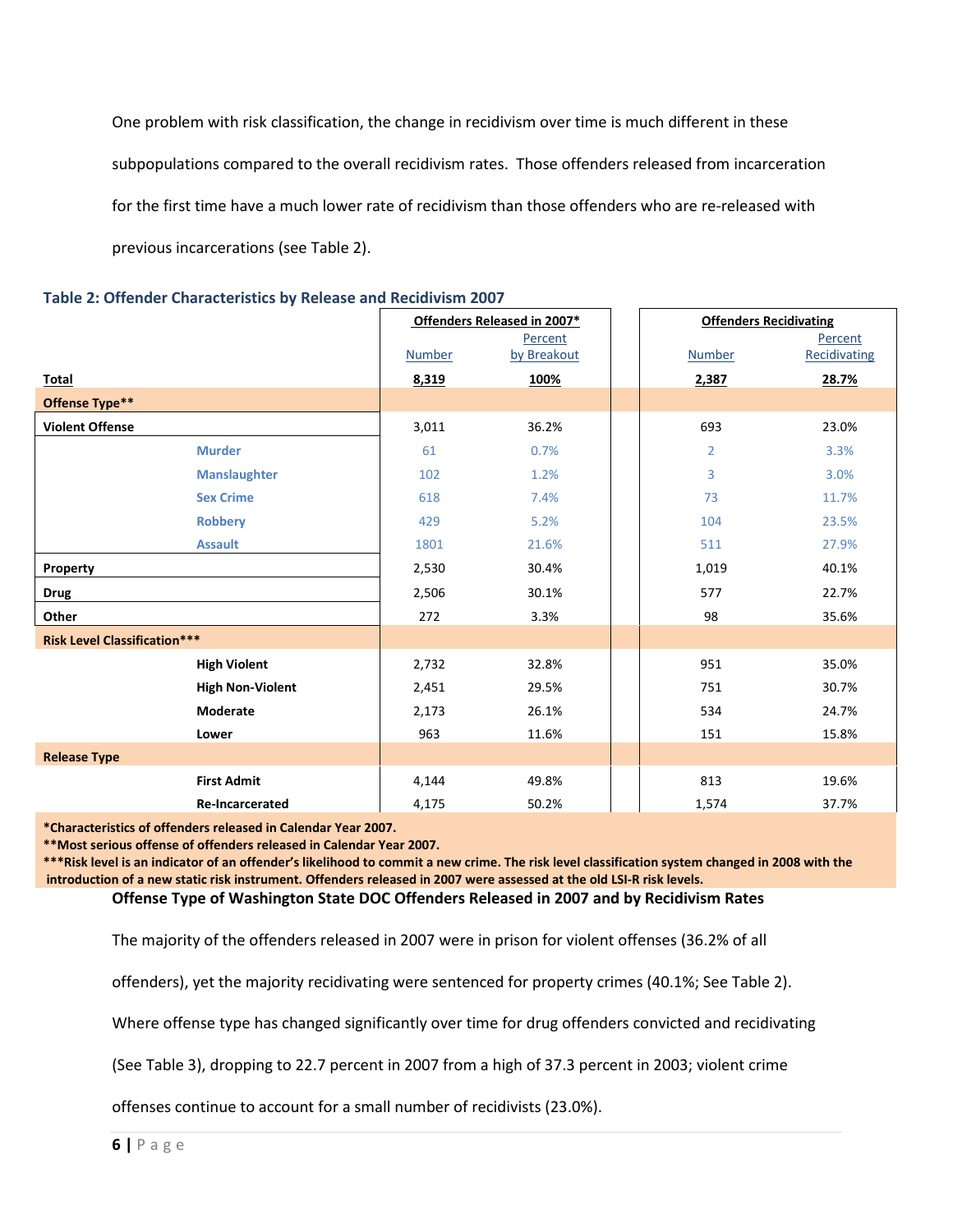| <b>Offense</b><br>Type* |                     |      |      |      |      |      |      |      |      |      |      |      |      |      |      |      |      |      |
|-------------------------|---------------------|------|------|------|------|------|------|------|------|------|------|------|------|------|------|------|------|------|
|                         |                     |      |      |      |      |      |      |      |      |      |      |      |      |      |      |      |      |      |
|                         |                     | 1991 | 1992 | 1993 | 1994 | 1995 | 1996 | 1997 | 1998 | 1999 | 2000 | 2001 | 2002 | 2003 | 2004 | 2005 | 2006 | 2007 |
|                         |                     |      |      |      |      |      |      |      |      |      |      |      |      |      |      |      |      |      |
| <b>Violent Offense</b>  |                     | 28.0 | 27.9 | 28.2 | 26.6 | 26.7 | 29.1 | 26.4 | 25.7 | 28.2 | 28.8 | 28.8 | 29.9 | 31.0 | 27.0 | 27.2 | 25.6 | 23.0 |
|                         | <b>MURDER</b>       | 32.4 | 23.0 | 20.9 | 27.4 | 19.5 | 16.5 | 18.3 | 19.2 | 18.8 | 19.8 | 20.3 | 14.6 | 14.1 | 8.3  | 13.0 | 9.5  | 3.3  |
|                         | <b>MANSLAUGHTER</b> | 9.6  | 3.4  | 5.8  | 4.6  | 9.9  | 5.7  | 17.0 | 8.3  | 11.8 | 15.1 | 12.7 | 11.1 | 6.8  | 6.7  | 3.1  | 5.6  | 3.0  |
|                         | <b>SEX CRIME</b>    | 17.1 | 16.7 | 13.1 | 14.6 | 14.3 | 10.2 | 11.5 | 9.4  | 11.1 | 13.9 | 12.2 | 12.1 | 13.0 | 13.5 | 16.3 | 17.4 | 11.7 |
|                         | <b>ROBBERY</b>      | 37.3 | 36.1 | 33.5 | 32.8 | 29.1 | 35.9 | 30.8 | 31.4 | 30.2 | 31.5 | 26.7 | 29.9 | 32.6 | 27.4 | 28.9 | 21.9 | 23.5 |
|                         | <b>ASSAULT</b>      | 36.6 | 38.1 | 42.7 | 37.5 | 38.0 | 43.7 | 37.4 | 35.7 | 39.2 | 38.4 | 39.0 | 40.0 | 40.4 | 34.1 | 33.3 | 31.7 | 27.9 |
| Property                |                     |      |      |      |      |      |      |      |      |      |      |      |      |      |      |      |      |      |
|                         | <b>PROPERTY</b>     | 43.2 | 42.0 | 38.0 | 39.3 | 39.4 | 44.7 | 41.6 | 41.9 | 44.7 | 45.1 | 50.6 | 49.9 | 48.5 | 49.3 | 42.3 | 40.8 | 40.1 |
| <b>Drug</b>             |                     |      |      |      |      |      |      |      |      |      |      |      |      |      |      |      |      |      |
|                         | <b>DRUG</b>         | 19.0 | 17.4 | 17.8 | 18.1 | 20.1 | 18.1 | 20.1 | 22.1 | 25.1 | 29.3 | 33.9 | 36.0 | 37.3 | 35.1 | 31.8 | 28.9 | 22.7 |
| Other                   |                     |      |      |      |      |      |      |      |      |      |      |      |      |      |      |      |      |      |
|                         | <b>OTHER</b>        | 25.0 | 54.5 | 66.7 | 71.8 | 65.7 | 60.5 | 70.8 | 63.6 | 70.1 | 63.4 | 70.6 | 64.2 | 59.8 | 62.1 | 56.1 | 47.4 | 35.6 |
|                         | <b>TOTAL</b>        | 24.0 | 23.5 | 23.5 | 23.0 | 23.8 | 25.7 | 24.9 | 25.4 | 27.8 | 29.3 | 33.2 | 34.3 | 35.0 | 34.3 | 32.2 | 31.2 | 28.7 |

### **Table 3: Washington State 3-Year Recidivism Rates by Offense Type (Percent)**

\*Most Serious Offense

#### **Conclusion**

Risk classification is highly predictive of recidivism, while other offender characteristics show greater variability. Recidivists are more likely younger, male, and serving shorter sentences. Recidivism rates are also impacted by law changes and other offender characteristics selected (e.g., programs, alternative sentencing, amount of supervision after release, etc.). Overall recidivism rates are calculated using the number of offenders reoffending within 3 years of release divided by the total number of offenders released. An important factor affecting these calculated rates involve the size and risk distribution of the offender population released into the community (See Tables 3 and 4). If these two numbers are small, recidivism percentages can change dramatically from year to year, as seen in the violent offense type section in Table 3. Focusing resources on reentry programs for high risk and need offender groups makes the public safer and improves the odds that offenders are more successful on the outside reducing recidivism.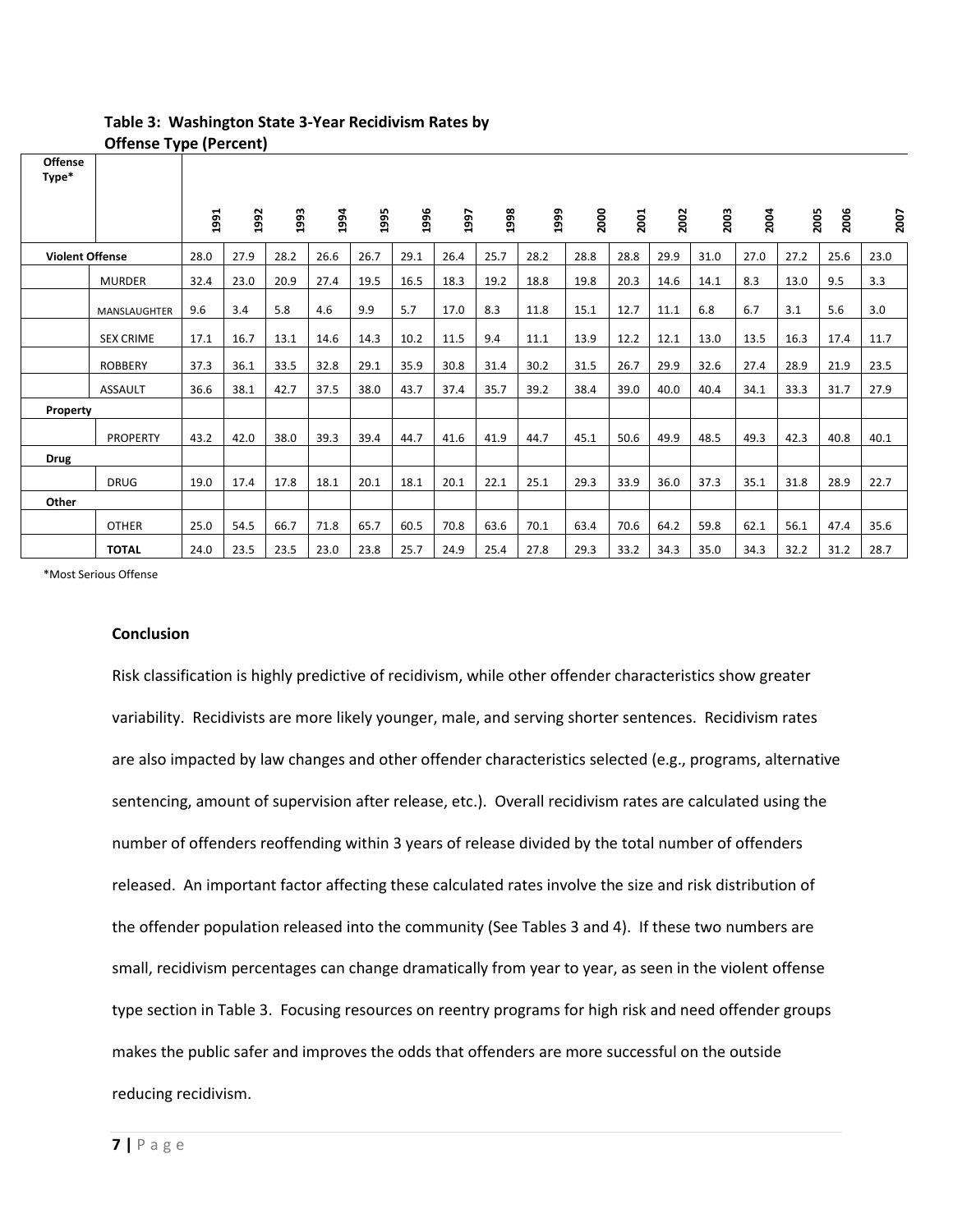#### **Afterward:**

## **Washington State DOC Recidivism Rates Compared to Other States by New Crime and Technical Violation**

As discussed in last year's article, comparing average recidivism rates to other states is not only difficult due to differences in laws, policies, and the different definitions of recidivism, along with changes that occur over time in sentencing alternatives and length of community supervision to risk classification level changes in various states, (see Table 4 from "Recidivism Revisited" for more detail:

[http://www.doc.wa.gov/aboutdoc/measuresstatistics/docs/Recidivism%20Revisited.pdf\)](http://www.doc.wa.gov/aboutdoc/measuresstatistics/docs/Recidivism%20Revisited.pdf)

Differences in survey methods also cause conflicting comparisons from state to state, such as the: [http://www.pewtrusts.org/uploadedFiles/wwwpewtrustsorg/Reports/sentencing\\_and\\_corrections/Stat](http://www.pewtrusts.org/uploadedFiles/wwwpewtrustsorg/Reports/sentencing_and_corrections/State_Recidivism_Revolving_Door_America_Prisons%20.pdf) [e\\_Recidivism\\_Revolving\\_Door\\_America\\_Prisons%20.pdf,](http://www.pewtrusts.org/uploadedFiles/wwwpewtrustsorg/Reports/sentencing_and_corrections/State_Recidivism_Revolving_Door_America_Prisons%20.pdf) "The national recidivism rates provide an important barometer of return on correctional investment, but they obscure key differences among the states. The correctional landscape varies dramatically in scale, policy and practice from state to state, rendering national estimates helpful for understanding broad trends and developments, but ill suited for identifying state progress and promising areas for improvement." (PEW, "State of Recidivism: The Revolving Door of America's Prisons," 2011).

For example, comparing Washington State recidivism to California, Illinois, and Texas over time (see Table 4) shows recidivism has remained stable by defining recidivism as only new crimes over the ten year period (23%). Technical violations have fluctuated dramatically in Washington State (with a low of 6% and high of 25%) due to increases in the distribution of high risk offenders supervised in 2003 when law changes allowed early release or no supervision for low risk offenders, along with holding violators remaining under supervision more accountable causing the higher recidivism rates. In the future, we plan to incorporate jail data for a more complete picture of recidivism in the State of Washington.